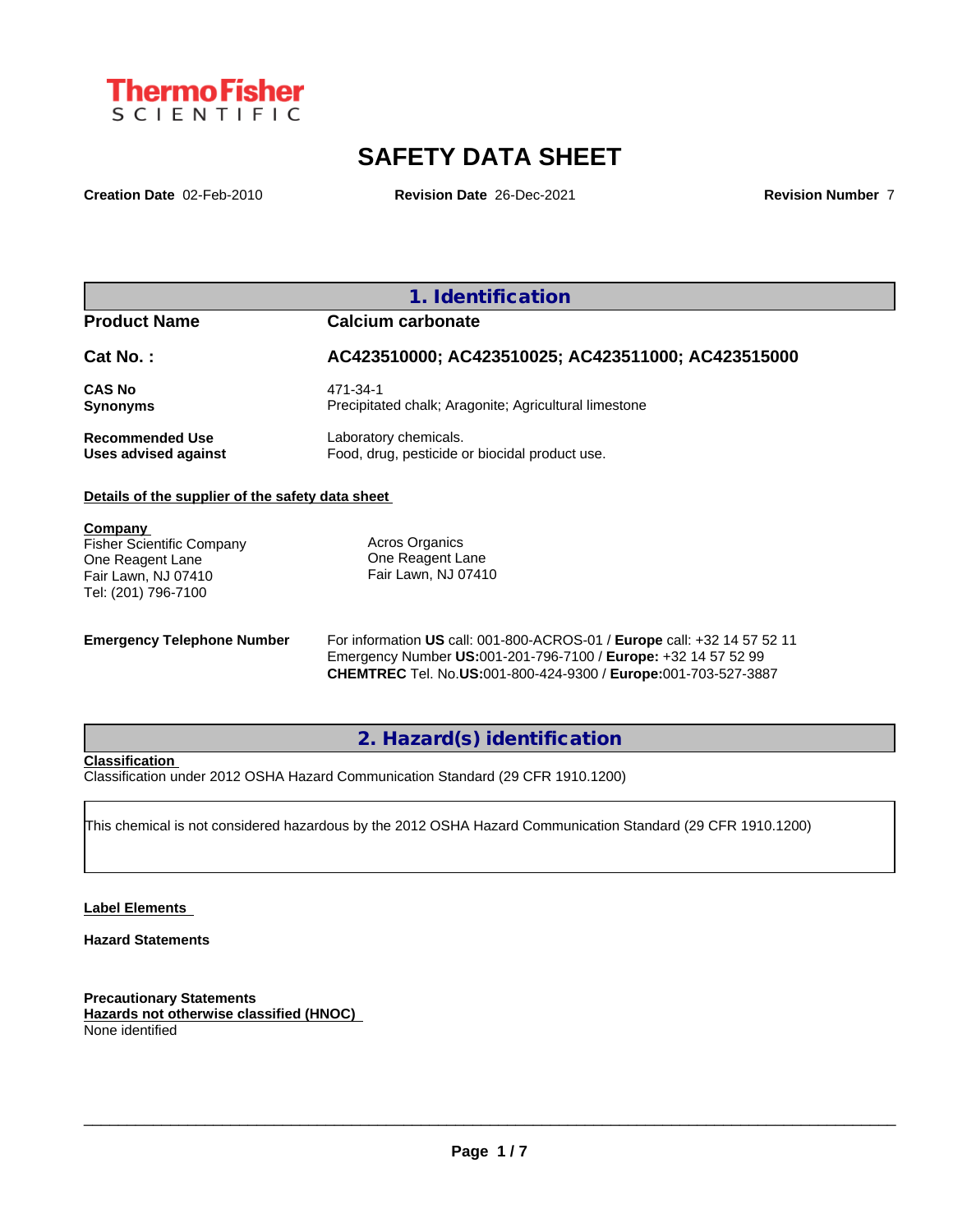|                                        |                                                                                                                             | 3. Composition/Information on Ingredients |          |  |
|----------------------------------------|-----------------------------------------------------------------------------------------------------------------------------|-------------------------------------------|----------|--|
| <b>Component</b>                       |                                                                                                                             | <b>CAS No</b>                             | Weight % |  |
| Calcium carbonate                      |                                                                                                                             | 471-34-1                                  | >95      |  |
|                                        |                                                                                                                             | 4. First-aid measures                     |          |  |
| <b>Eye Contact</b>                     | Rinse immediately with plenty of water, also under the eyelids, for at least 15 minutes. Get<br>medical attention.          |                                           |          |  |
| <b>Skin Contact</b>                    | Wash off immediately with plenty of water for at least 15 minutes. Get medical attention<br>immediately if symptoms occur.  |                                           |          |  |
| <b>Inhalation</b>                      | Remove to fresh air. Get medical attention immediately if symptoms occur. If not breathing,<br>give artificial respiration. |                                           |          |  |
| Ingestion                              | Do NOT induce vomiting. Get medical attention.                                                                              |                                           |          |  |
| Most important symptoms and<br>effects | No information available.                                                                                                   |                                           |          |  |
| <b>Notes to Physician</b>              | Treat symptomatically                                                                                                       |                                           |          |  |
|                                        |                                                                                                                             | 5. Fire-fighting measures                 |          |  |

| <b>Unsuitable Extinguishing Media</b>                      | No information available                             |
|------------------------------------------------------------|------------------------------------------------------|
| <b>Flash Point</b><br>Method -                             | No information available<br>No information available |
| <b>Autoignition Temperature</b><br><b>Explosion Limits</b> | No information available                             |
| <b>Upper</b>                                               | No data available                                    |
| Lower                                                      | No data available                                    |
| Sensitivity to Mechanical Impact No information available  |                                                      |
| <b>Sensitivity to Static Discharge</b>                     | No information available                             |

#### **Specific Hazards Arising from the Chemical**

Containers may explode when heated. Thermal decomposition can lead to release of irritating gases and vapors.

#### **Hazardous Combustion Products**

None known.

### **Protective Equipment and Precautions for Firefighters**

As in any fire, wear self-contained breathing apparatus pressure-demand, MSHA/NIOSH (approved or equivalent) and full protective gear.

| <u>NFPA</u>                      |                                                                                                      |                                                                                       |                                |  |
|----------------------------------|------------------------------------------------------------------------------------------------------|---------------------------------------------------------------------------------------|--------------------------------|--|
| <b>Health</b>                    | <b>Flammability</b>                                                                                  | <b>Instability</b>                                                                    | <b>Physical hazards</b><br>N/A |  |
|                                  | 6. Accidental release measures                                                                       |                                                                                       |                                |  |
| <b>Personal Precautions</b>      | Ensure adequate ventilation. Use personal protective equipment as required. Avoid dust<br>formation. |                                                                                       |                                |  |
| <b>Environmental Precautions</b> | Information.                                                                                         | Should not be released into the environment. See Section 12 for additional Ecological |                                |  |
|                                  |                                                                                                      |                                                                                       |                                |  |

**Methods for Containment and Clean** Sweep up and shovel into suitable containers for disposal. Avoid dust formation. **Up**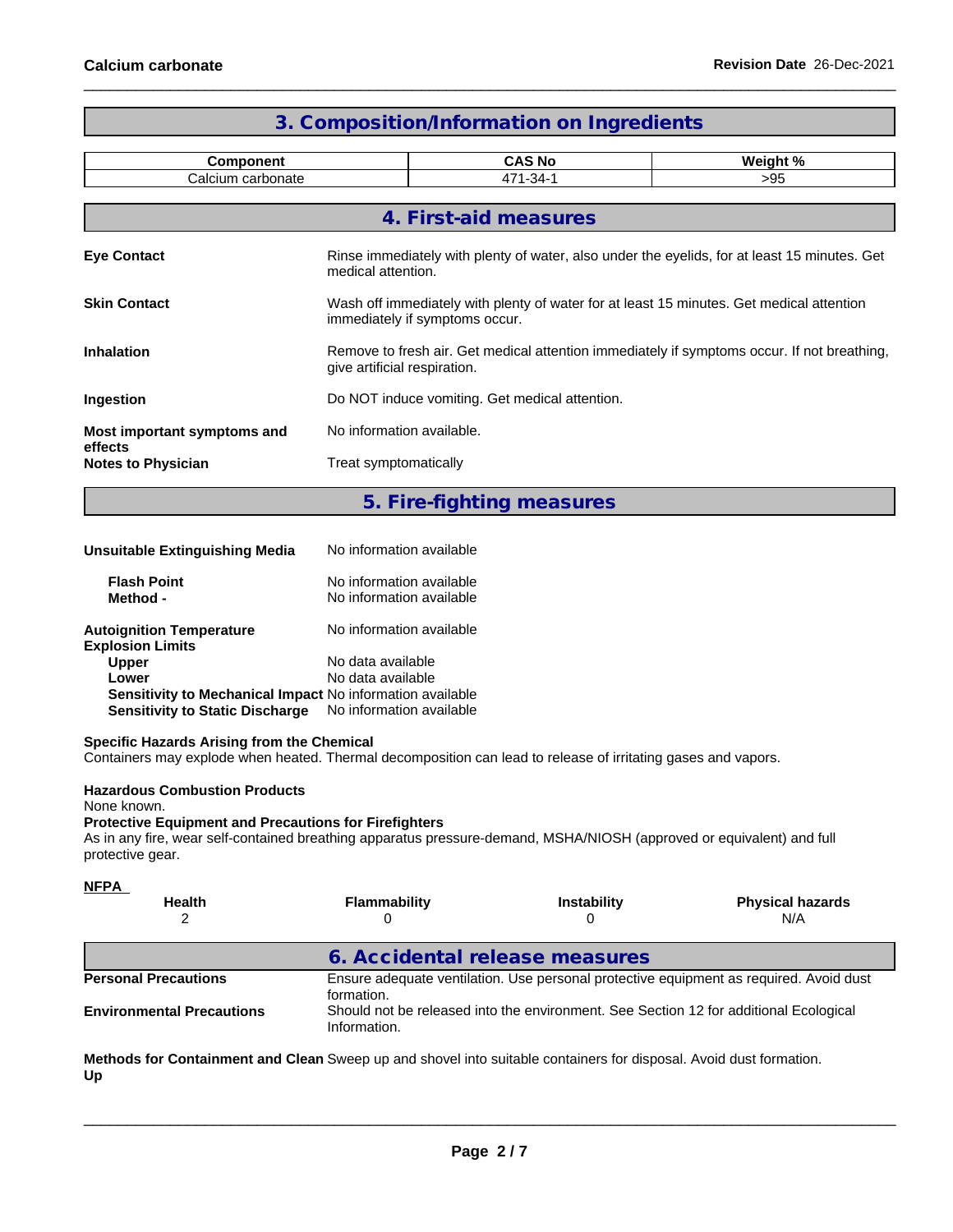## **7. Handling and storage**

**Handling** Wear personal protective equipment/face protection. Ensure adequate ventilation. Avoid contact with skin, eyes or clothing. Avoid ingestion and inhalation. Avoid dust formation.

Storage. **Storage.** Keep containers tightly closed in a dry, cool and well-ventilated place. Incompatible Materials. Strong oxidizing agents. Acids.

## **8. Exposure controls / personal protection**

### **Exposure Guidelines**

| Component         | <b>ACGIH TLV</b> | <b>OSHA PEL</b> | <b>NIOSH IDLH</b>         | (TWA)<br><b>Mexico OEL</b> |
|-------------------|------------------|-----------------|---------------------------|----------------------------|
| Calcium carbonate |                  |                 | TWA: 10 $ma/m3$           |                            |
|                   |                  |                 | TWA.<br>ma/m <sup>3</sup> |                            |

### *Legend*

*NIOSH IDLH: NIOSH - National Institute for Occupational Safety and Health*

| <b>Engineering Measures</b>          | Ensure adequate ventilation, especially in confined areas. Ensure that eyewash stations<br>and safety showers are close to the workstation location.                                                                                                    |  |  |  |
|--------------------------------------|---------------------------------------------------------------------------------------------------------------------------------------------------------------------------------------------------------------------------------------------------------|--|--|--|
| <b>Personal Protective Equipment</b> |                                                                                                                                                                                                                                                         |  |  |  |
| <b>Eye/face Protection</b>           | Wear appropriate protective eyeglasses or chemical safety goggles as described by<br>OSHA's eye and face protection regulations in 29 CFR 1910.133 or European Standard<br>EN166.                                                                       |  |  |  |
| Skin and body protection             | Wear appropriate protective gloves and clothing to prevent skin exposure.                                                                                                                                                                               |  |  |  |
| <b>Respiratory Protection</b>        | Follow the OSHA respirator regulations found in 29 CFR 1910.134 or European Standard<br>EN 149. Use a NIOSH/MSHA or European Standard EN 149 approved respirator if<br>exposure limits are exceeded or if irritation or other symptoms are experienced. |  |  |  |
| <b>Hygiene Measures</b>              | Handle in accordance with good industrial hygiene and safety practice.                                                                                                                                                                                  |  |  |  |
|                                      |                                                                                                                                                                                                                                                         |  |  |  |

**9. Physical and chemical properties**

| <b>Physical State</b>                   | Powder Solid              |
|-----------------------------------------|---------------------------|
| Appearance                              | White                     |
| Odor                                    | Odorless                  |
| <b>Odor Threshold</b>                   | No information available  |
| рH                                      | $7 - 9$ @ 20 $^{\circ}$ C |
| <b>Melting Point/Range</b>              | 825 °C / 1517 °F          |
| <b>Boiling Point/Range</b>              | No information available  |
| <b>Flash Point</b>                      | No information available  |
| <b>Evaporation Rate</b>                 | Not applicable            |
| <b>Flammability (solid,gas)</b>         | No information available  |
| <b>Flammability or explosive limits</b> |                           |
| <b>Upper</b>                            | No data available         |
| Lower                                   | No data available         |
| <b>Vapor Pressure</b>                   | No information available  |
| <b>Vapor Density</b>                    | Not applicable            |
| <b>Specific Gravity</b>                 | No information available  |
| <b>Solubility</b>                       | Slightly soluble in water |
| Partition coefficient; n-octanol/water  | No data available         |
| <b>Autoignition Temperature</b>         | No information available  |
| <b>Decomposition Temperature</b>        | 825 °C                    |
|                                         |                           |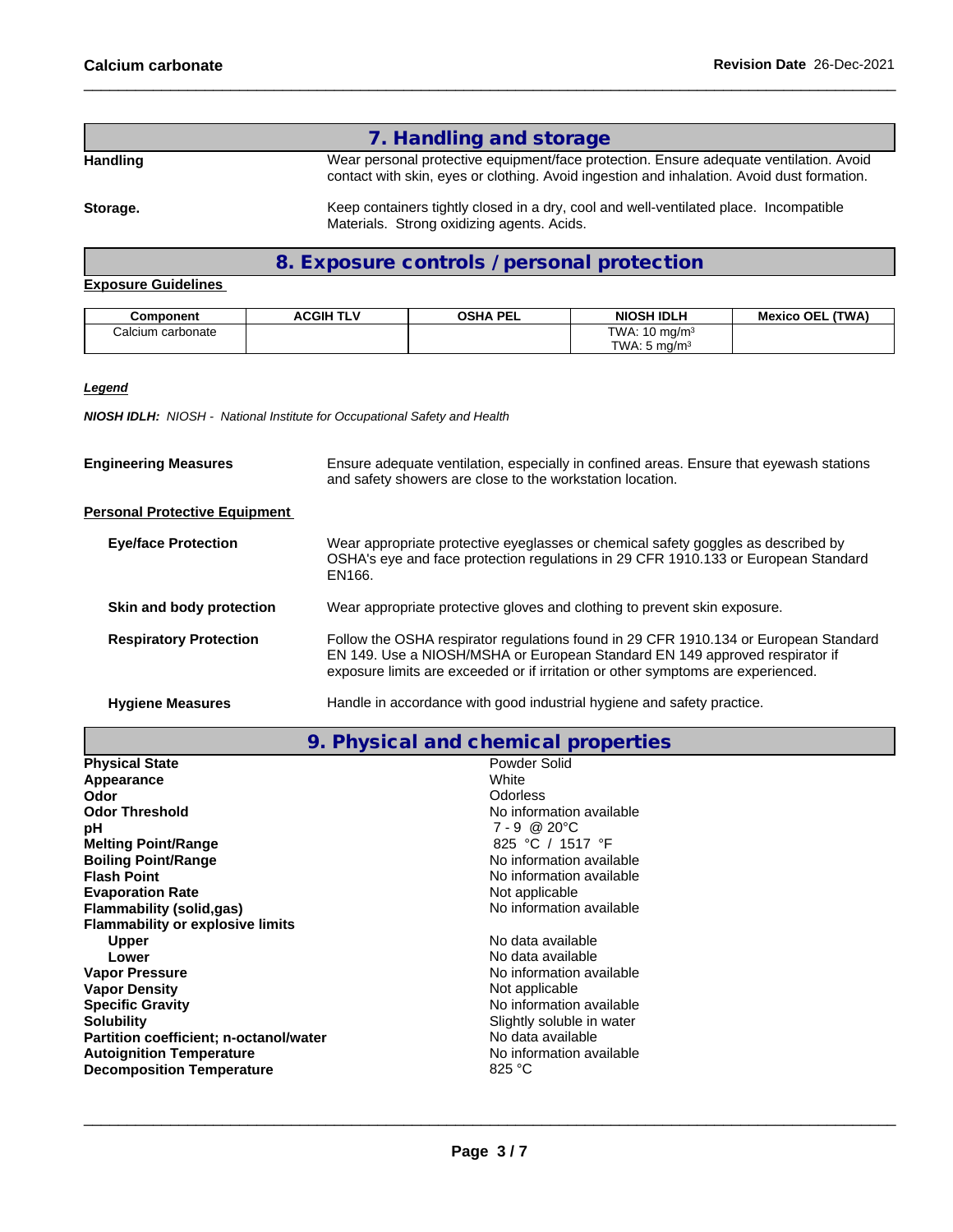| <b>Viscosity</b>         | Not applicable |
|--------------------------|----------------|
| <b>Molecular Formula</b> | C Ca O3        |
| <b>Molecular Weight</b>  | 100.09         |

| 10. Stability and reactivity                                             |                                                           |  |  |  |
|--------------------------------------------------------------------------|-----------------------------------------------------------|--|--|--|
| <b>Reactive Hazard</b>                                                   | None known, based on information available                |  |  |  |
| <b>Stability</b>                                                         | Stable under normal conditions.                           |  |  |  |
| <b>Conditions to Avoid</b>                                               | Incompatible products. Excess heat. Avoid dust formation. |  |  |  |
| Strong oxidizing agents, Acids<br><b>Incompatible Materials</b>          |                                                           |  |  |  |
| <b>Hazardous Decomposition Products None under normal use conditions</b> |                                                           |  |  |  |
| <b>Hazardous Polymerization</b>                                          | Hazardous polymerization does not occur.                  |  |  |  |
| <b>Hazardous Reactions</b>                                               | None under normal processing.                             |  |  |  |

**11. Toxicological information**

#### **Acute Toxicity**

#### **Product Information Component Information**

| Component information                                            |                          |                                                                                            |                                                                |                                            |             |                                             |  |  |  |
|------------------------------------------------------------------|--------------------------|--------------------------------------------------------------------------------------------|----------------------------------------------------------------|--------------------------------------------|-------------|---------------------------------------------|--|--|--|
| <b>Component</b>                                                 |                          | LD50 Oral                                                                                  |                                                                | <b>LD50 Dermal</b>                         |             | <b>LC50 Inhalation</b>                      |  |  |  |
| Calcium carbonate                                                |                          | $LD50 = 6450$ mg/kg (Rat)                                                                  |                                                                | > 2000 mg/kg (Rat)<br>(OECD Guideline 402) |             | $>$ 3 mg/L 4h (Rat)<br>(OECD Guideline 403) |  |  |  |
| <b>Toxicologically Synergistic</b>                               |                          | No information available                                                                   |                                                                |                                            |             |                                             |  |  |  |
| <b>Products</b>                                                  |                          |                                                                                            |                                                                |                                            |             |                                             |  |  |  |
|                                                                  |                          | Delayed and immediate effects as well as chronic effects from short and long-term exposure |                                                                |                                            |             |                                             |  |  |  |
| <b>Irritation</b>                                                |                          | No skin irritation No eye irritation                                                       |                                                                |                                            |             |                                             |  |  |  |
| Sensitization                                                    |                          | Did not cause sensitization on laboratory animals                                          |                                                                |                                            |             |                                             |  |  |  |
| <b>Carcinogenicity</b>                                           |                          | The table below indicates whether each agency has listed any ingredient as a carcinogen.   |                                                                |                                            |             |                                             |  |  |  |
| <b>Component</b>                                                 | <b>CAS No</b>            | <b>IARC</b>                                                                                | <b>NTP</b>                                                     | <b>ACGIH</b>                               | <b>OSHA</b> | <b>Mexico</b>                               |  |  |  |
| Calcium carbonate                                                | 471-34-1                 | Not listed                                                                                 | Not listed                                                     | Not listed                                 | Not listed  | Not listed                                  |  |  |  |
| <b>Mutagenic Effects</b>                                         |                          |                                                                                            | Not mutagenic in AMES Test                                     |                                            |             |                                             |  |  |  |
| <b>Reproductive Effects</b>                                      |                          |                                                                                            | No information available.                                      |                                            |             |                                             |  |  |  |
| <b>Developmental Effects</b>                                     |                          |                                                                                            | No information available.                                      |                                            |             |                                             |  |  |  |
| <b>Teratogenicity</b>                                            |                          |                                                                                            | No information available.                                      |                                            |             |                                             |  |  |  |
| <b>STOT - single exposure</b><br><b>STOT - repeated exposure</b> |                          | None known<br>None known                                                                   |                                                                |                                            |             |                                             |  |  |  |
| <b>Aspiration hazard</b>                                         | No information available |                                                                                            |                                                                |                                            |             |                                             |  |  |  |
| delayed                                                          |                          | Symptoms / effects, both acute and No information available                                |                                                                |                                            |             |                                             |  |  |  |
| <b>Endocrine Disruptor Information</b>                           |                          | No information available                                                                   |                                                                |                                            |             |                                             |  |  |  |
| <b>Other Adverse Effects</b>                                     |                          |                                                                                            | The toxicological properties have not been fully investigated. |                                            |             |                                             |  |  |  |
|                                                                  |                          |                                                                                            |                                                                |                                            |             |                                             |  |  |  |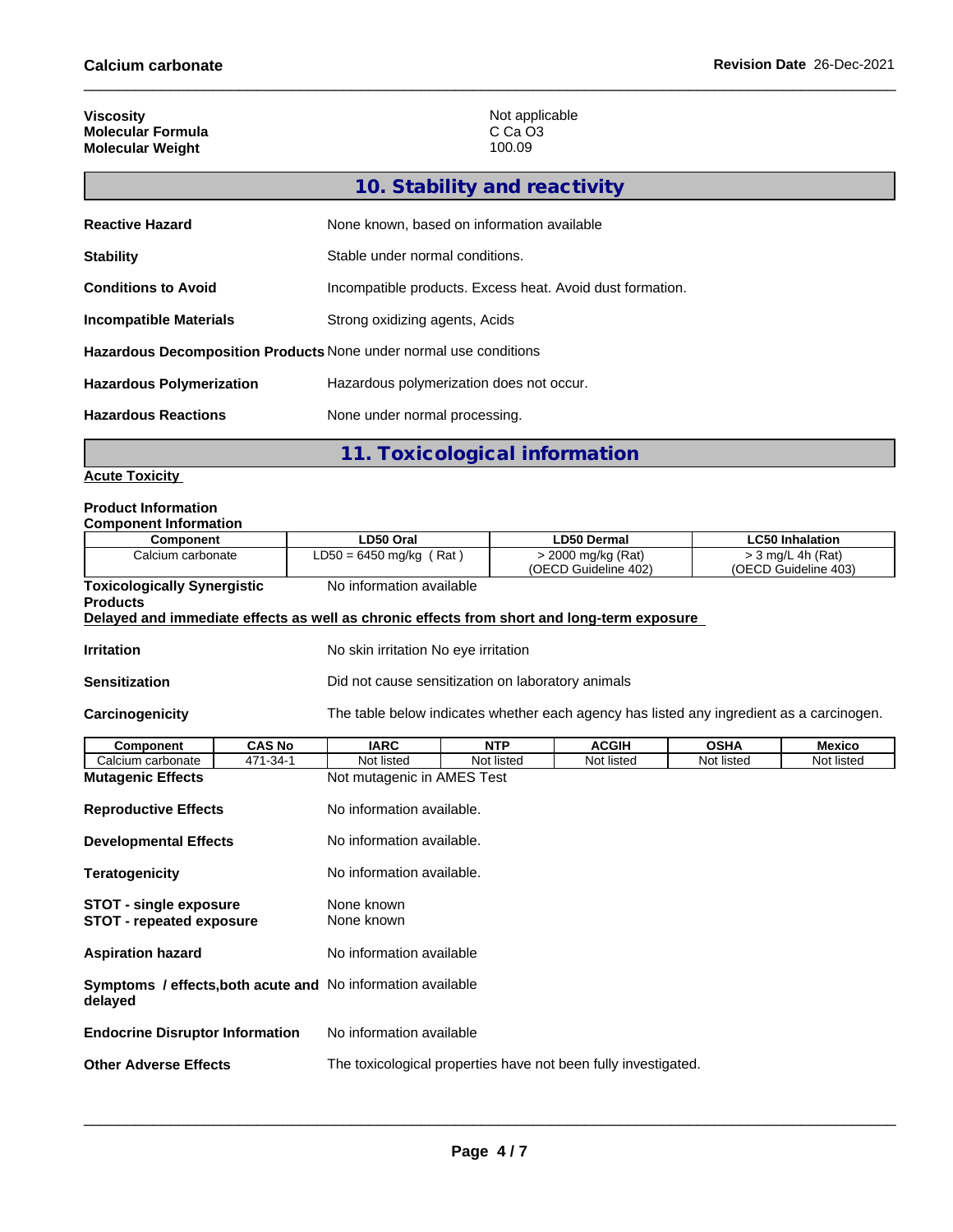## **12. Ecological information**

**Ecotoxicity**  .

| Component                            | <b>Freshwater Algae</b>   | <b>Freshwater Fish</b>                                                                                                                                                                                                                                                | <b>Microtox</b> | <b>Water Flea</b> |  |  |
|--------------------------------------|---------------------------|-----------------------------------------------------------------------------------------------------------------------------------------------------------------------------------------------------------------------------------------------------------------------|-----------------|-------------------|--|--|
| Calcium carbonate                    | Not listed                | $LC50 > 56$ g/L/96h                                                                                                                                                                                                                                                   | Not listed      | Not listed        |  |  |
| <b>Persistence and Degradability</b> | Insoluble in water        |                                                                                                                                                                                                                                                                       |                 |                   |  |  |
| <b>Bioaccumulation/Accumulation</b>  | No information available. |                                                                                                                                                                                                                                                                       |                 |                   |  |  |
| <b>Mobility</b>                      |                           | Is not likely mobile in the environment due its low water solubility.                                                                                                                                                                                                 |                 |                   |  |  |
|                                      |                           | 13. Disposal considerations                                                                                                                                                                                                                                           |                 |                   |  |  |
| <b>Waste Disposal Methods</b>        |                           | Chemical waste generators must determine whether a discarded chemical is classified as a<br>hazardous waste. Chemical waste generators must also consult local, regional, and<br>national hazardous waste regulations to ensure complete and accurate classification. |                 |                   |  |  |

|                   | 14. Transport information  |
|-------------------|----------------------------|
|                   | Not regulated              |
| <u>DOT</u><br>TDG | Not regulated              |
| <b>IATA</b>       | Not regulated              |
| <b>IMDG/IMO</b>   | Not regulated              |
|                   | 15. Regulatory information |

### **United States of America Inventory**

| Component         | CAS No     | <b>TSCA</b> | TOO AL<br>Inventory notification -<br>.<br><b>Active-Inactive</b> | <b>TSCA</b><br><b>EPA Regulatory</b><br><b>Flags</b> |
|-------------------|------------|-------------|-------------------------------------------------------------------|------------------------------------------------------|
| Calcium carbonate | $171-34-1$ |             | <b>ACTIVE</b>                                                     |                                                      |

#### **Legend:**

**TSCA** US EPA (TSCA) - Toxic Substances Control Act, (40 CFR Part 710) X - Listed

'-' - Not Listed

**TSCA 12(b)** - Notices of Export Not applicable

#### **International Inventories**

Canada (DSL/NDSL), Europe (EINECS/ELINCS/NLP), Philippines (PICCS), Japan (ENCS), Japan (ISHL), Australia (AICS), China (IECSC), Korea (KECL).

| <b>Component</b>     | <b>CAS No</b>           | DSI | <b>NDSL</b> | <b>EINECS</b>                            | <b>PICCS</b> | <b>ENCS</b> | <b>ISHL</b> | <b>AICS</b> | 10000<br>IELOL | <b>KECL</b>                   |
|----------------------|-------------------------|-----|-------------|------------------------------------------|--------------|-------------|-------------|-------------|----------------|-------------------------------|
| carbonate<br>Calcium | $\overline{7}$<br>$-34$ |     |             | 130.<br>ാല<br>0-،<br>' ت∟.<br>- 0<br>. . |              |             |             |             |                | $-04487$<br>$\sqrt{2}$<br>"NL |

**KECL** - NIER number or KE number (http://ncis.nier.go.kr/en/main.do)

#### **U.S. Federal Regulations**

| <b>SARA 313</b>                       | Not applicable                     |
|---------------------------------------|------------------------------------|
| <b>SARA 311/312 Hazard Categories</b> | See section 2 for more information |
| <b>CWA (Clean Water Act)</b>          | Not applicable                     |
| <b>Clean Air Act</b>                  | Not applicable                     |
| <b>OSHA</b> - Occupational Safety and | Not applicable                     |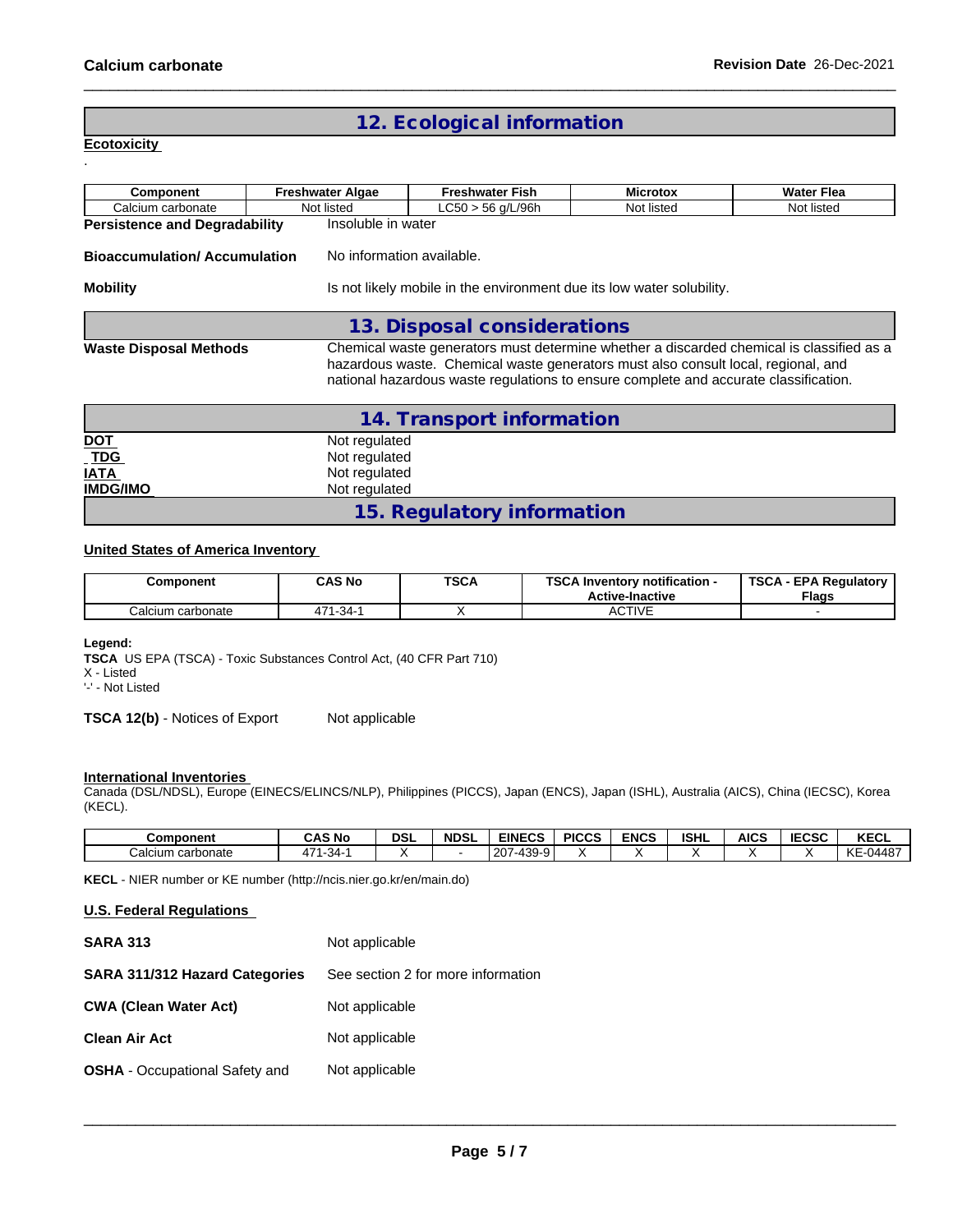#### Health Administration

| <b>CERCLA</b>                                                                                                                | Not applicable                                              |  |  |  |  |
|------------------------------------------------------------------------------------------------------------------------------|-------------------------------------------------------------|--|--|--|--|
|                                                                                                                              |                                                             |  |  |  |  |
| <b>California Proposition 65</b>                                                                                             | This product does not contain any Proposition 65 chemicals. |  |  |  |  |
| U.S. State Right-to-Know<br><b>Regulations</b>                                                                               | Not applicable                                              |  |  |  |  |
| U.S. Department of Transportation<br>Reportable Quantity (RQ):<br><b>DOT Marine Pollutant</b><br>DOT Severe Marine Pollutant | N<br>N<br>N                                                 |  |  |  |  |
| U.S. Department of Homeland<br><b>Security</b>                                                                               | This product does not contain any DHS chemicals.            |  |  |  |  |
| <b>Other International Regulations</b>                                                                                       |                                                             |  |  |  |  |

**Mexico - Grade** No information available

### **Authorisation/Restrictions according to EU REACH**

| Component         | <b>Substances Subject to</b><br>Authorization | REACH (1907/2006) - Annex XIV -   REACH (1907/2006) - Annex XVII -  <br> Restrictions on Certain Dangerous   1907/2006) article 59 - Candidate  <br><b>Substances</b> | <b>REACH Regulation (EC</b><br>List of Substances of Very High<br><b>Concern (SVHC)</b> |
|-------------------|-----------------------------------------------|-----------------------------------------------------------------------------------------------------------------------------------------------------------------------|-----------------------------------------------------------------------------------------|
| Calcium carbonate |                                               | Use restricted. See item 75.<br>(see link for restriction details)                                                                                                    |                                                                                         |

*https://echa.europa.eu/substances-restricted-under-reach*

### **Safety, health and environmental regulations/legislation specific for the substance or mixture**

| Component         | <b>CAS No</b> | <b>OECD HPV</b>                           | <b>Persistent Organic</b><br><b>Pollutant</b> | <b>Ozone Depletion</b><br><b>Potential</b> | <b>Restriction of</b><br><b>Hazardous</b><br><b>Substances (RoHS)</b> |
|-------------------|---------------|-------------------------------------------|-----------------------------------------------|--------------------------------------------|-----------------------------------------------------------------------|
| Calcium carbonate | 471-34-1      | Listed                                    | Not applicable                                | Not applicable                             | Not applicable                                                        |
|                   |               |                                           |                                               |                                            |                                                                       |
| Component         | <b>CAS No</b> | Seveso III Directive I<br>(2012/18/EC) -  | <b>Seveso III Directive</b><br>(2012/18/EC) - | Rotterdam<br><b>Convention (PIC)</b>       | <b>Basel Convention</b><br>(Hazardous Waste)                          |
|                   |               |                                           | Qualifying Quantities Qualifying Quantities   |                                            |                                                                       |
|                   |               | for Major Accident<br><b>Notification</b> | for Safety Report<br><b>Requirements</b>      |                                            |                                                                       |
| Calcium carbonate | 471-34-1      | Not applicable                            | Not applicable                                | Not applicable                             | Not applicable                                                        |

|                                                                                              | 16. Other information                                                                     |
|----------------------------------------------------------------------------------------------|-------------------------------------------------------------------------------------------|
| <b>Prepared By</b>                                                                           | <b>Regulatory Affairs</b><br>Thermo Fisher Scientific<br>Email: EMSDS.RA@thermofisher.com |
| <b>Creation Date</b><br><b>Revision Date</b><br><b>Print Date</b><br><b>Revision Summary</b> | 02-Feb-2010<br>26-Dec-2021<br>26-Dec-2021<br>SDS sections updated, 8, 9, 11, 16.          |

#### **Disclaimer**

The information provided in this Safety Data Sheet is correct to the best of our knowledge, information and belief at the date of its publication. The information given is designed only as a guidance for safe handling, use, processing, storage,